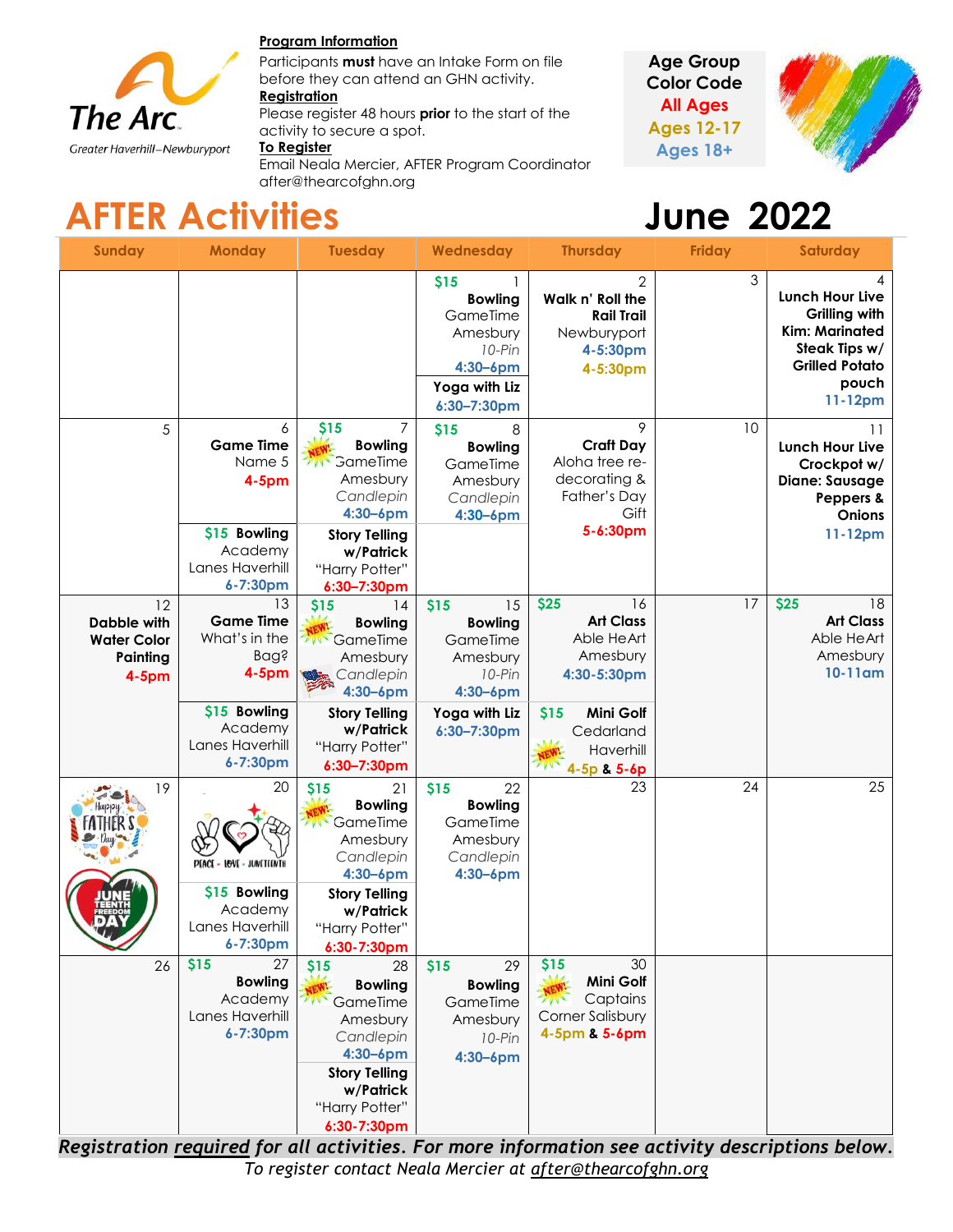

Greater Haverhill-Newburyport



**A**ctivities, **F**un, **T**raining, **E**nrichment & **R**ecreation

*Participants must have an intake form on file before they can attend a GHN activity in person. \*\*caregiver/provider needs to participate if special assistance is required\*\* TO REGISTER: email Neala Mercier, AFTER Coordinator at after@thearcofghn.org*

# **June Activity Descriptions**

## **Game Time**

## *Mondays @ 4pm (All Ages)*

Zoom in for some social game challenges! Each week we will have new games and activities, check calendar for details.

## **Story Telling with Patrick**

## *Tuesdays in June @ 6:30pm (All Ages)*

Zoom into this journey and explore the world of Harry Potter while Patrick tells the story. Feel free to read along or put your feet up, grab a snack and unwind through this adventure. This will be a continuous series.

## **Lunch Hour Live**

## *Saturday's June 4th & 11th @ 11am (Ages 18+)*

Join your virtual hosts Kim and Diane! Cook along as they take you step by step thru the process of making a delicious home cooked meal.

## **Yoga with Liz**

#### *Wednesday, June 4th & 18th @ 6:30pm (All Ages)*

Join us on zoom for Yoga. Liz Kennedy DeGroot, Founder of Traveling Yogi, will bring yoga to your home via Zoom! Classes start with calm meditation, build up through movement, creativity, excitement, and end in reflection. Traditional yoga terminology will be sprinkled throughout class, but the goal is to have fun and be creative through movement - not to get stuck in the mold of how a mainstream yoga class is perceived to run!

*To register contact Neala Mercier at [after@thearcofghn.org](mailto:after@thearcofghn.org)*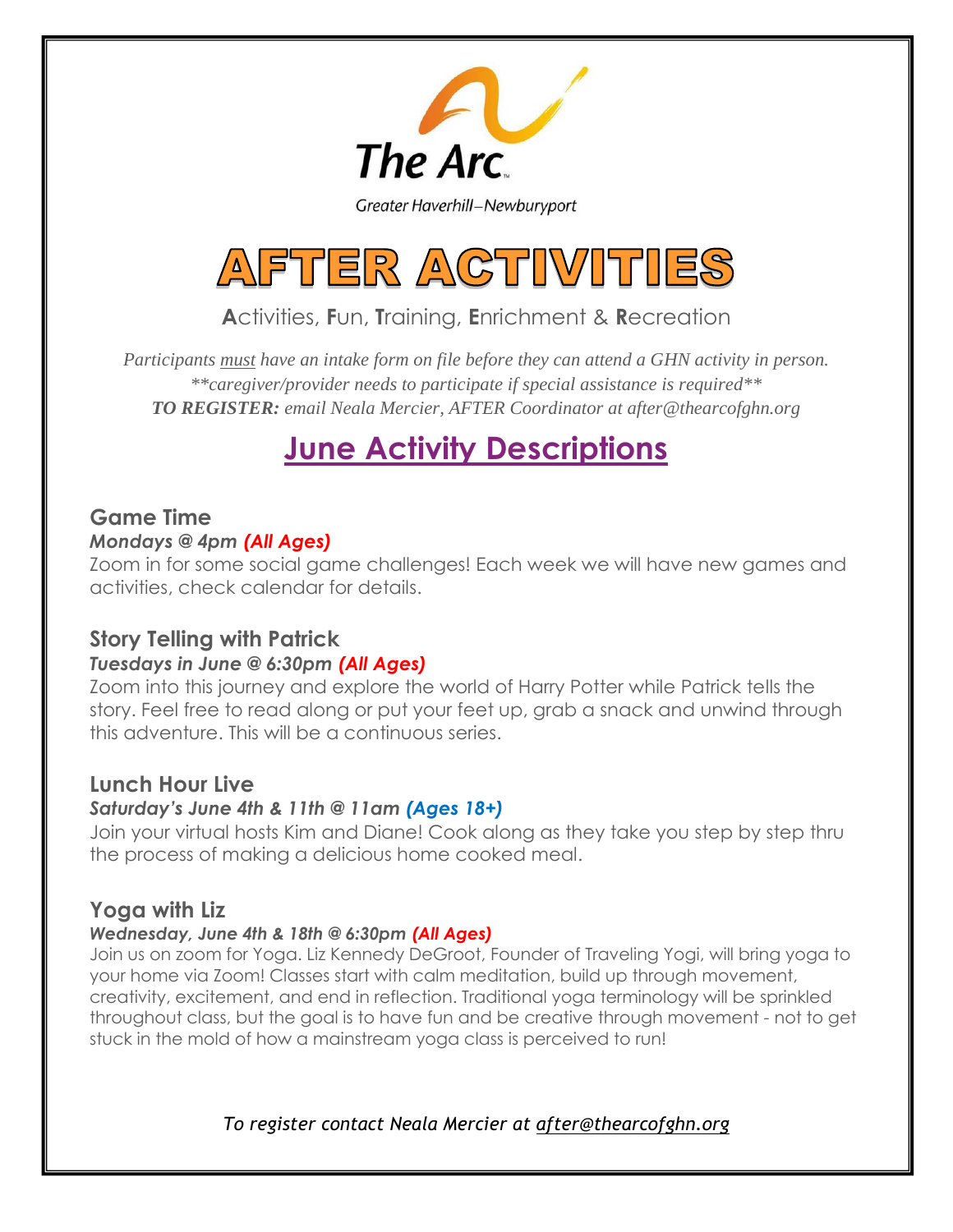## **Dabble with Watercolor Painting**

#### *Sunday, June 15th @ 4pm (All Ages)*

We will get together on Zoom. Paint and brush sets are available through our CSP. This will be an on-going activity though out the summer. We will learn a couple of watercolor techniques each time. Hopefully you can get out and dabble with this one on you own too!

## **Walk n' Roll the Rail Trail** *(Ages 12-17) & (Ages 18+)*

#### *Thursday, June 2nd, 4:00-5:30pm @ Tannery, Newburyport Thursday, June 2nd, 4:00-5:30pm @ Tannery,, Newburyport*

This is a great way to get out, stretch and explore some nature. We will meet at **the Tannery** and be picked up at **the Tannery**. If you would like to bring some money for a treat at the end of or walk, you are welcome to do that.

*Minimum participants: 4, Maximum participants: 8 Staffing Ratio: Varies* 

#### **Craft Day** *(Ages 18+) Thursday, June 9th at 5:00pm*

#### Getting ready for Father's Day with a memory box by repurposing a cigar box. Also we will be going tropical with month with our mine trees. Can you say Aloha?? Please feel free to bring your creative ideas with you to Zoom.

**Craft kits are available through our CSP**

## **Bowling** *(Ages 18+)* FULL

## *Mondays in June at 6-7:30pm @ Academy Lanes, Haverhill Tuesdays & Wednesdays in June at 4:30-6pm @ GameTime, Amesbury*

This is a fun energetic group of people that love to bowl. You can email me for any open slots in case we have a cancellation.

*Cost: \$15 per person Min 4, Max 12, Staffing Ratio: Varies*

## **Art Class** *(Ages 18+)*

#### *Thursday, June 16th, 4:30-5:30pm and Saturday, June 18th at Able HeART Studio, 111 Main St, Suite 1, Amesbury*

Art class with experienced artists in Amesbury! You will leave class with a fabulous craft and a great social experience with peers.

*Cost: \$25 per person Min 4,* Max *8, Staffing Ratio: Varies*

*To register contact Neala Mercier at [after@thearcofghn.org](mailto:after@thearcofghn.org)*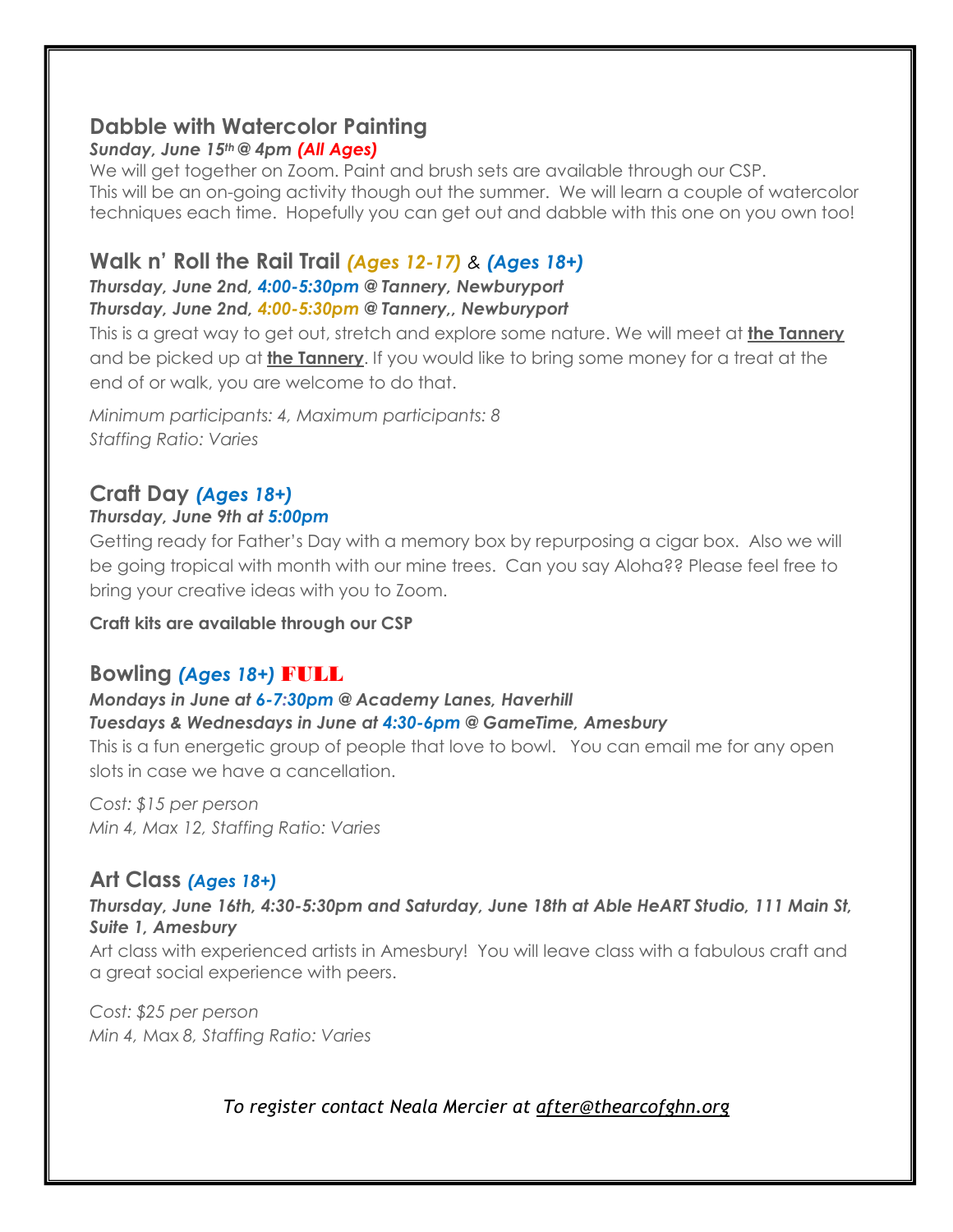#### **Mini Golf** *(Ages 12-17) & (Ages 18+)*

*Thursday, June16th, 4-5pm & 5-6pm at Cedarland, 888 Boston Rd, Haverhill Thursday, June 30th, 4-5pm & 5-6pm at Captains Corner, 73 Main St, Salisbury* Tee up for mini golf and socialize with peers.

*Cost: \$15 per person Min 4, Max 10, Staffing Ratio: Varies*

## **CSP Available (***Must register for supplies & pickup info)*

- **Craft Kit – Aloha Tree & Father's Day craft \$30**
- **Watercolor Paint Set & Brushes \$30 (Limited Quantity)**
- **Storage Bag Holder (Crockpot class June) \$5**
- **Loom Kit - Loom, yarn & loom tool \$15**
- **Glue Gun - includes glue sticks \$10**
- **2 Quart Crockpot \$12**

*CSP Available*

## *Curbside Pick-up (CSP)*

*Please contact Neala for pick up date & time.*

*For your convenience and safety supplies for select activities can* 

*be purchased through our CSP!*

*To register contact Neala Mercier at [after@thearcofghn.org](mailto:after@thearcofghn.org)*